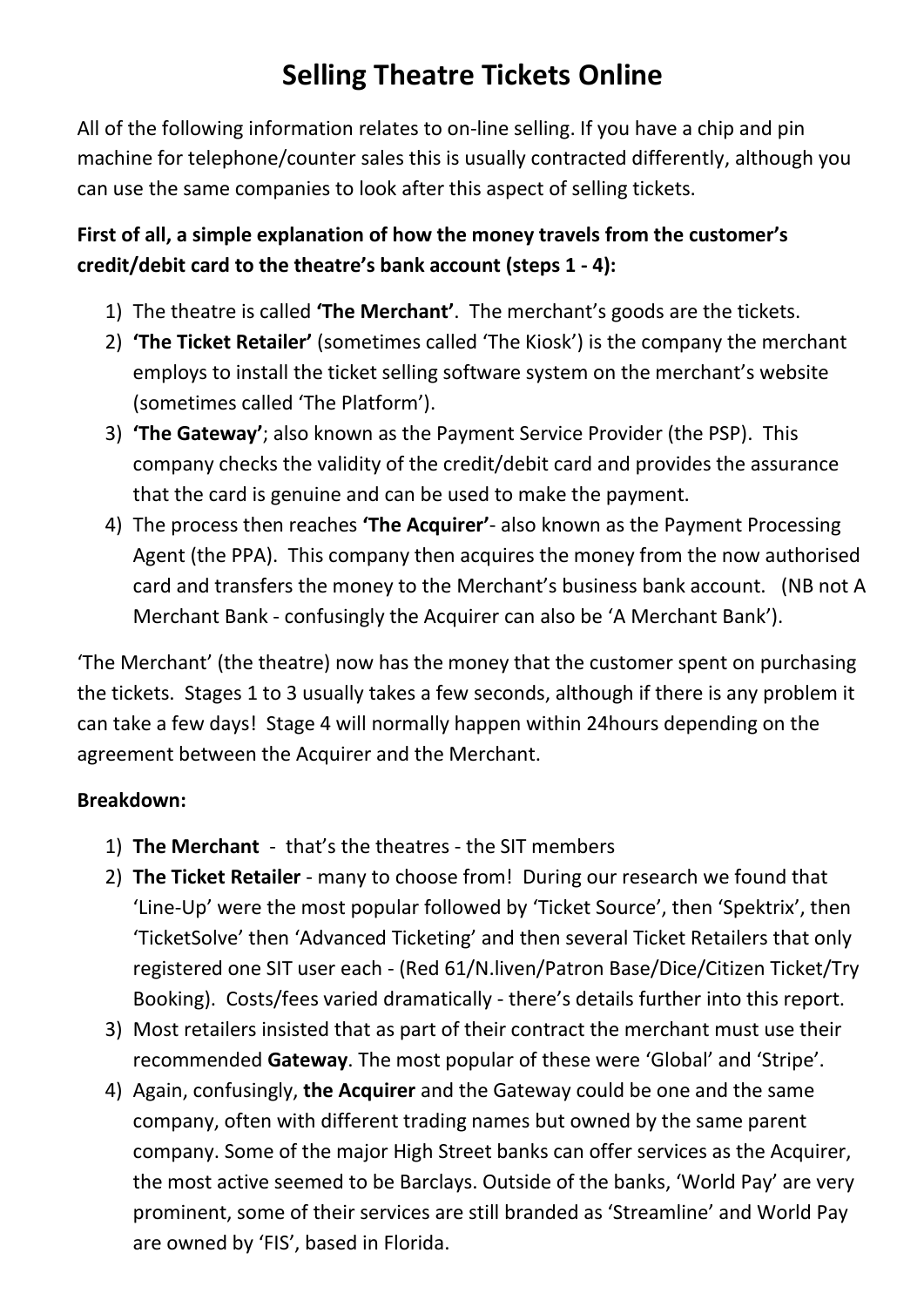## **Cost Differentials**

- **1)** Ticket prices are up to the individual theatres!!
- **2) The Ticket Retailer.** These costs vary tremendously.
	- **Line-Up** were offering 3% or 2% of turnover plus a fee of £45 (+VAT) per month. However several theatres said that the monthly fee can be dropped with a little negotiation. And the 2% or 3% was also negotiable.
	- **TicketSolve** have a fee of 3% (+VAT) which reduces to 2% (+VAT) when the annual turnover goes above £400K.
	- **Ticket Source** quoted us 7% (+VAT) Inc. Gateway & Acquirer fees
	- **Spectrix** quoted us £12.5K (+VAT) per annum regardless of turnover.
	- -
- 3) On top of the above figures the **Gateway fee must be added,** examples of these were as follows:
	- **Global**: £25 (+VAT) per month for up to 350 transactions, after that the charge is 12p (+VAT) per transaction.
	- **Stripe**: 20p (+VAT) per transaction
	- **PayPal** 30p (+VAT) per transaction
- 4) In addition to both of the above **is the Acquirer fee**, examples as follows:
	- **World Pay** the only one that offered a different rate for credit and debit cards which were: 1.4% for credit cards and 0.681% for debit cards. However, The Gatehouse are longstanding customers of World Pay (for our chip and pin system) so I think we get a good deal!
	- **Stripe** 1.6% (+VAT)
	- **Barclays** 2.5% (+VAT)
	- **PayPal** 2.9% (+VAT)

# **Comparisons and Comments from SIT members**

The reason we are changing and hence this study was after eight years of dealing with Advanced Ticketing, they decided last month to switch their preferred Gateway & Acquirer to PayPal. Firstly PayPal are more expensive than most of the other suppliers, secondly PayPal insist on the ticket buyer signing up to a PayPal account which means they are using our website to sell their own services. We had several adverse comments about this from potential customers. Finally when we had a problem recently I called PayPal. My call was answered by an agent in the Philippines who was rude and couldn't answer my questions. Because, I suspect, my questions did not match their 'normal script'.